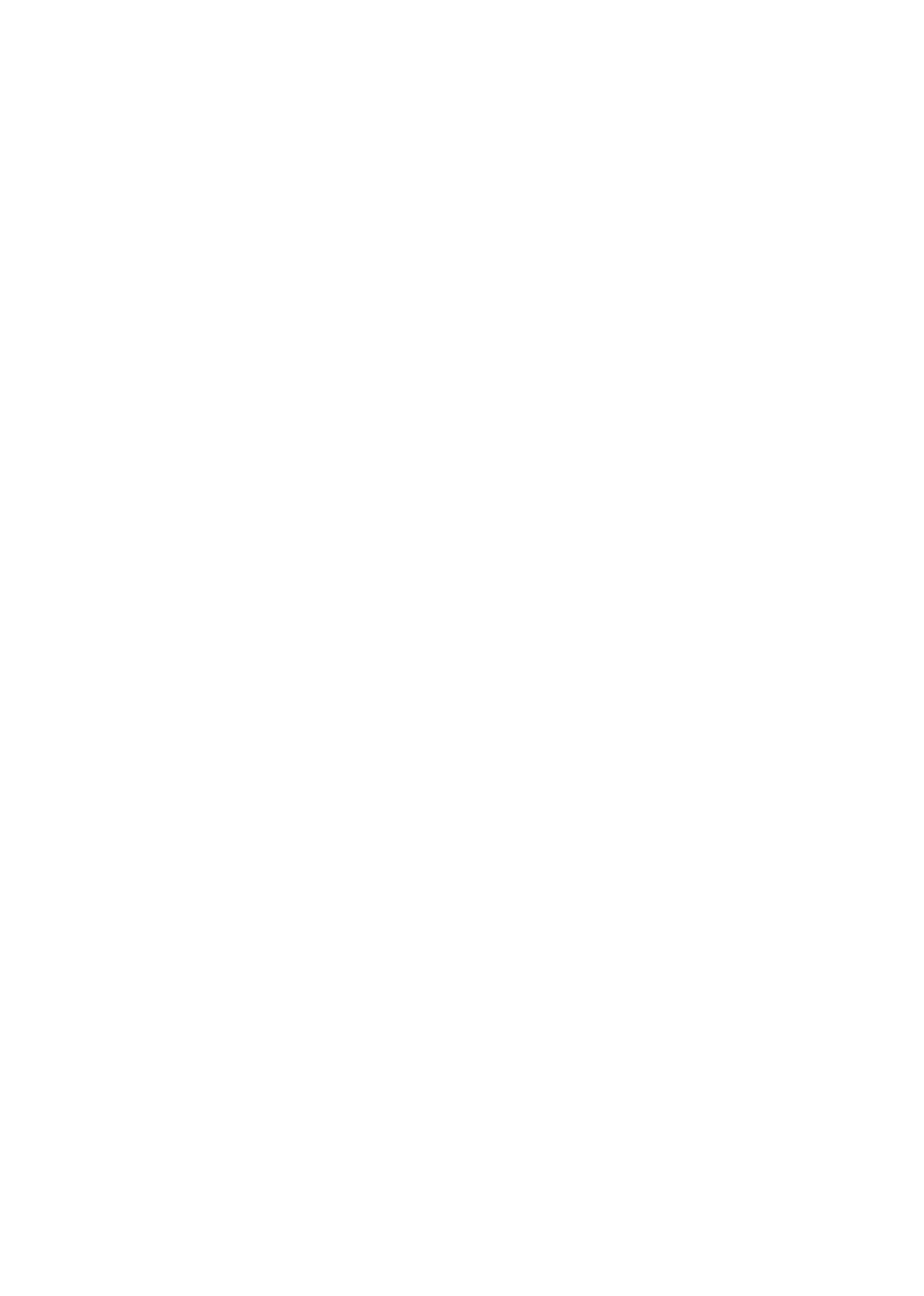

**AttractSPE™Disks** are **thin** and **uniform** membranes based chromatography for Extraction/separation, purification and concentration of analyte molecules from liquid or air samples.

AttractSPE™Disks are soft membranes which can not only collect analytes but also release them for analysis with an elution step, if necessary.

> *SPE Particle-loaded membranes with more than 90% Sorbent by weight*

## **AttractSPE™Disks**

 $\checkmark$  Broad diversity of chemistry: C18, HLB, SDB-XC, SDB-RPS, Anion and cation exchanges...

 $\checkmark$  For all needs of automatization 96 well plates, tips, disks

V Diversity of capacity giving high kinetics for all applications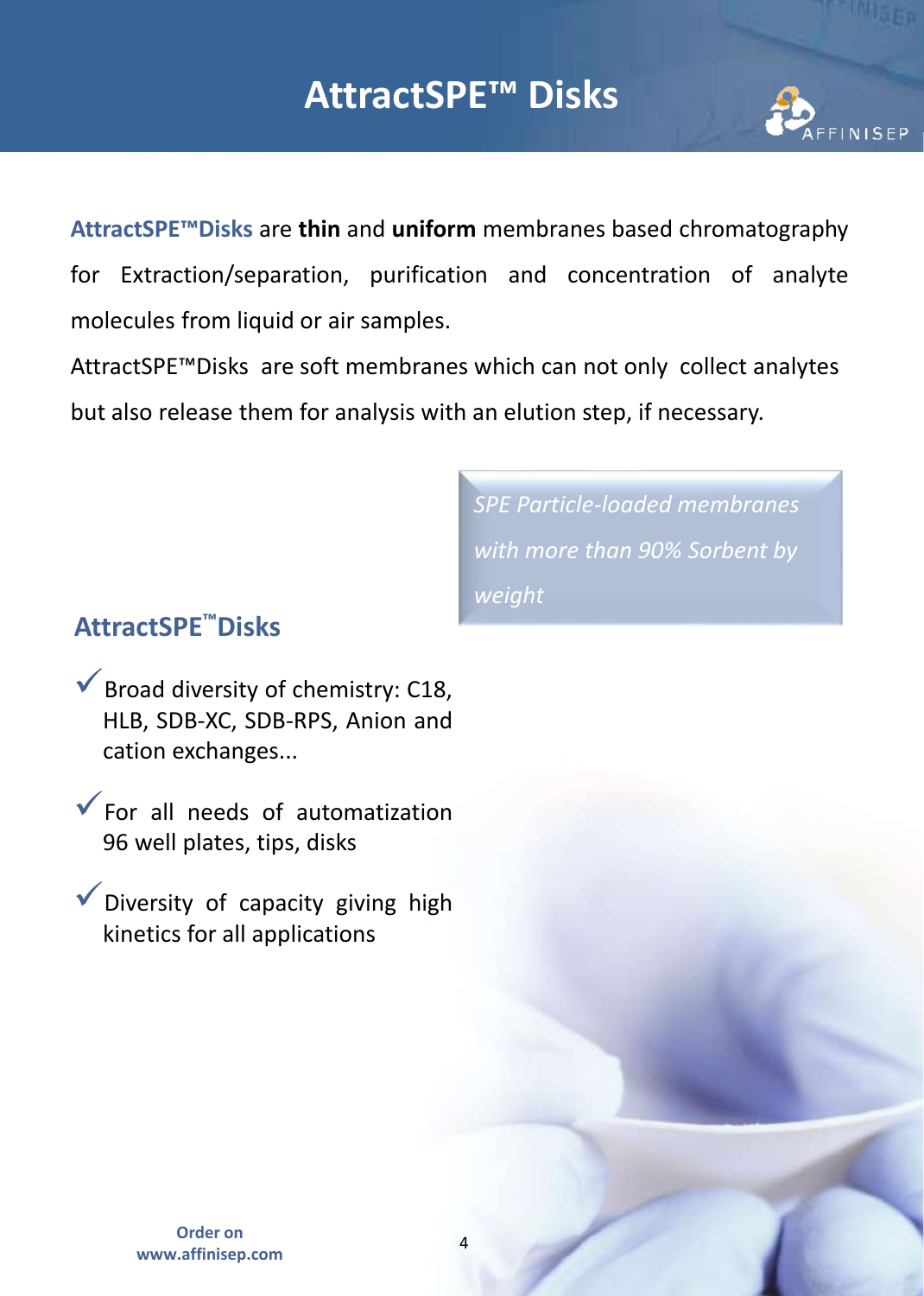

## **AttractSPETM Disks Advantages**



- $\Box$  It is a thin, soft and mechanically stable membrane
- $\Box$  It has a high exposed surface area of active particles
- $\Box$  This very interesting feature makes the membrane specially designed for many applications of extraction or purification
- $\Box$  Its format makes possible to pass through large volume samples used in environmental analysis or very small volumes used in life science
- $\Box$  The membrane material exists under various formats like disks, cartridges, tips or 96-well plates.

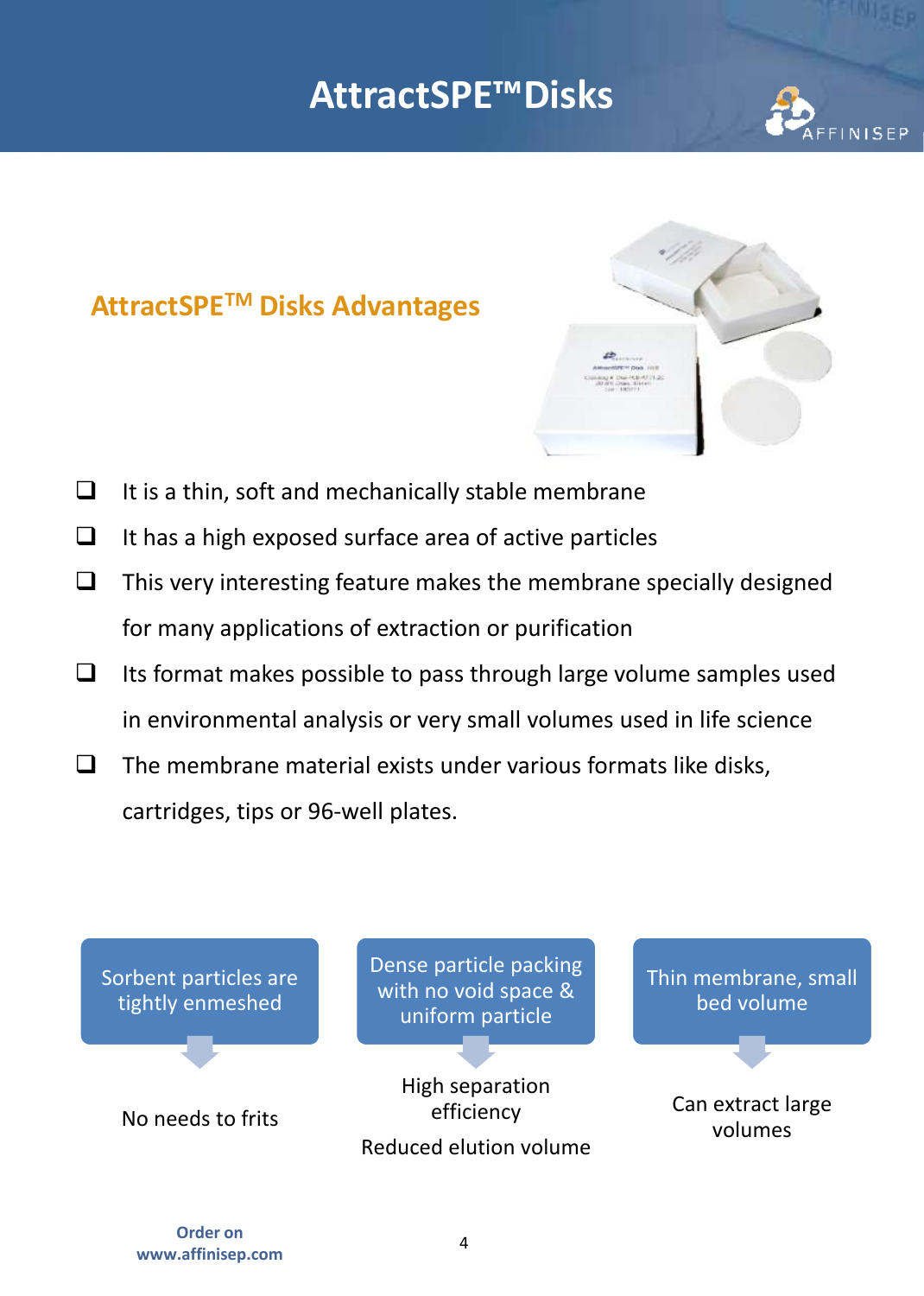

## **AttractSPETM Disks Applications**

All characteristic properties make AttractSPE™ Disks extremely useful for many applications.

Examples: AttractSPE™ membrane formats are used to prepare samples of large volumes used in environmental analysis to very small volumes used in drug discovery.

- o Extraction/separation, purification and concentration of analytes from an aqueous sample.
- o Sorbent material for passive sampling devices
- o Capture of volatile compounds from air
- o Design of small-volume protein purification extraction columns (StageTips)
- o Layering of different sorbent phases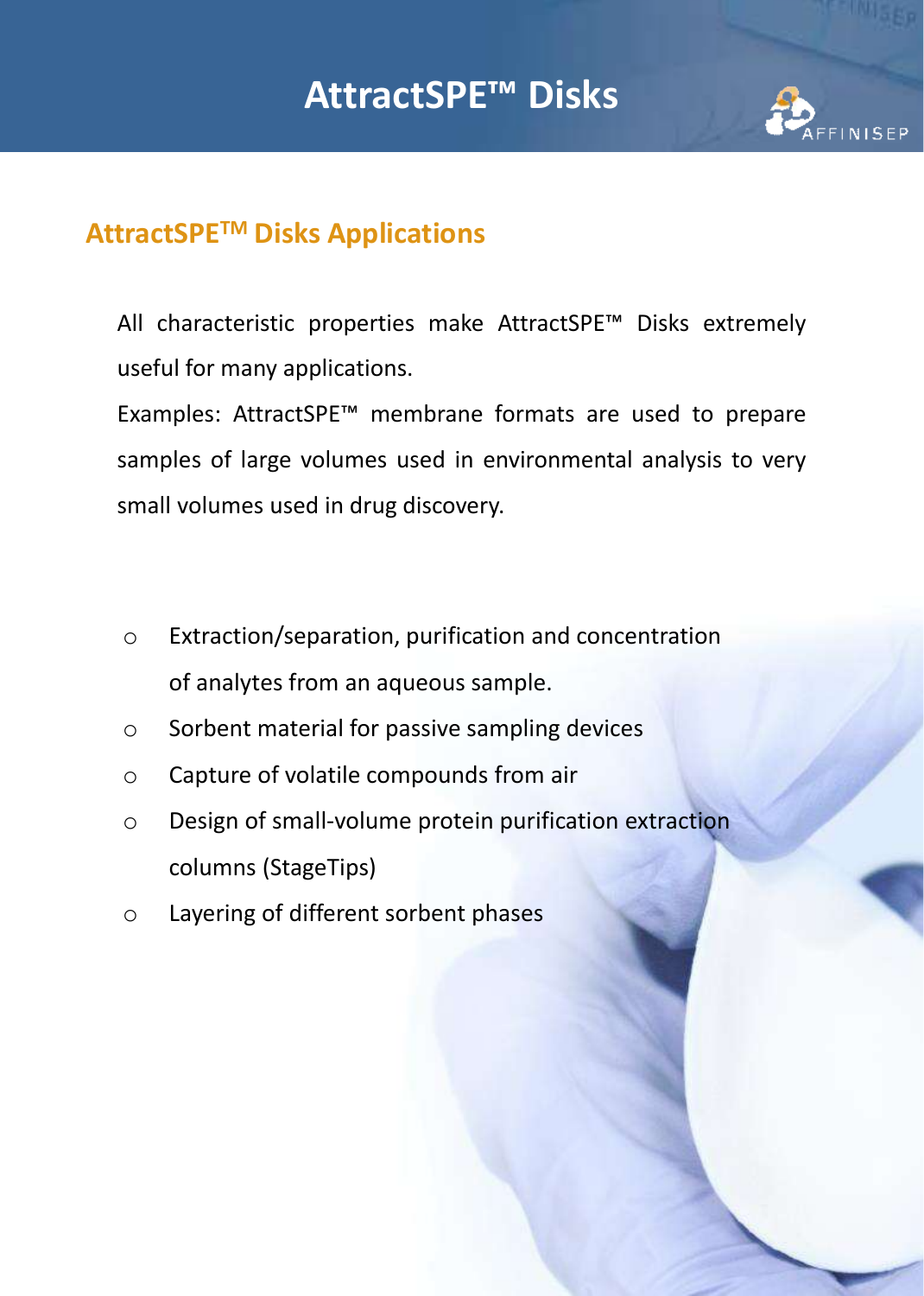

## q**AttractSPE™Disks Environment**

## q**AttractSPE™Disks BioMol**

 $\Box$ Waters analysis

 $\Box$ Compatible to many EPA

## methods

- **Passive samplers**
- $\mathsf{\Gamma}$ Contaminants enrichment

## **QAutomated process to desalt or**

"clean-up" proteins/peptides

 $\Box$  Liquid handling robotics,

StageTips, 96 well plates and

disks

## *AttractSPE™Disks for Passive Sampling*

- q *Chemcatcher™, POCIS*
- q *Air sampling to identify and quantify health hazards*

## *AttractSPE™Disks advantages*

- Ø *Small particles give high sample capacity*
- Ø *Active sorbent particles retain absorbed compounds during sample*
- Ø *Collection and store easily*
- Ø *High extraction recoveries*
- Ø *Higher stability of compounds stored on disks*

*Broad range of sorbents to collect required contaminants*

## *AttractSPE™ Disks for Bio Application*

## *Disks extraction methods*

- *Urine analysis (Isolate large quantities of metabolites for future*
- *studies)*
- *Plate for clean up of human serum samples for drug and metabolite quantification*

## *Micro elution methods under tips and 96-well plate*

• *Small elution volumes reduce the need for small elution*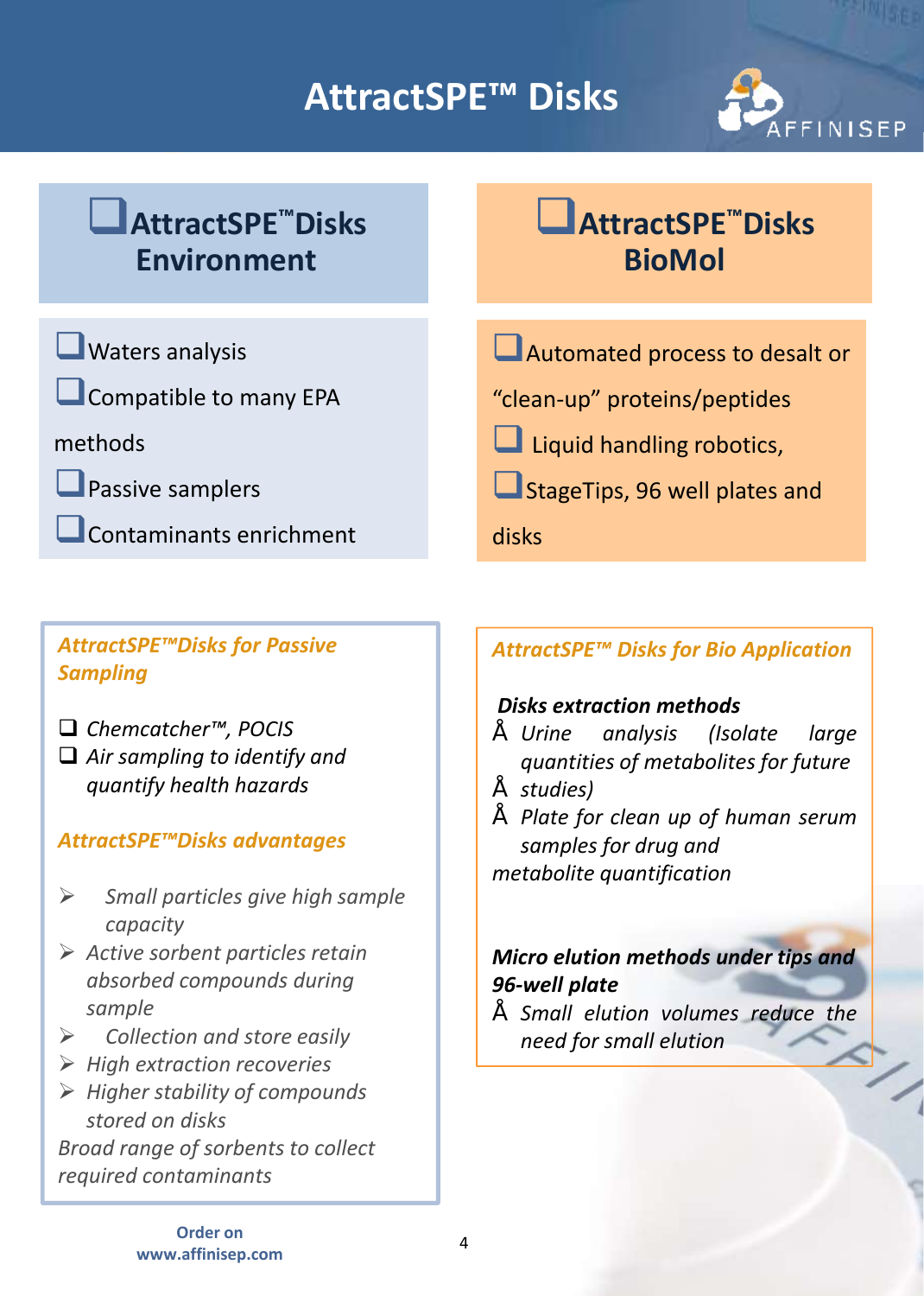

**DAFFINISEP** 

**AttractSPE™Disks Environment** have been designed for environmental applications such as high volume loading (including in compliance with EPA methods) or chemcatcher use.

| Product                                                           | Compatible with analytical methods                                                                                                                                                                                                                                                                                                                                                                                                                                                                                                                                                                                                                                                                                     |  |  |
|-------------------------------------------------------------------|------------------------------------------------------------------------------------------------------------------------------------------------------------------------------------------------------------------------------------------------------------------------------------------------------------------------------------------------------------------------------------------------------------------------------------------------------------------------------------------------------------------------------------------------------------------------------------------------------------------------------------------------------------------------------------------------------------------------|--|--|
| <b>AttractSPE™Disks HLB</b>                                       | EPA methods:<br>532 (Phenylurea compounds), 548 (Endothall), 625 (Acids and<br>Base/Neutrals including PCBs), 8081 (Organochlorine Pesticides),<br>8082 (PCBs), 8270 (Semivolatile Organic Compounds), 8315 (Carbonyl<br>Compounds), 8318 (N-Methylcarbamates), 8330 (Nitroaromatics &<br>Nitramines)<br>and also Hormons, sex steroids, PAHs, PPCPs, Pharmaceutical<br>compounds, Endocrine disruptors                                                                                                                                                                                                                                                                                                                |  |  |
| <b>AttractSPE™Disks C18</b>                                       | EPA methods:<br>506 (Phthalate & Adipate Esters), 507 (Nitrogen- & Phosphorus-<br>Containing Pesticides), 508.1 (Chlorinated Pesticides), 525 (Organic<br>Compounds), 532 (Phenylurea compounds), 548 (Endothall), 550.1<br>(PAHs), 553.1 (Benzidine & Nitrogen-containing Pesticides), 554<br>(Carbonyl Compounds & Formaldehyde), 608 (Organochlorine<br>Pesticides), 1613 (Dioxins & Furans), 1614, 1657 (Organophosphorus<br>Pesticides),<br>1668<br>(PCBs),<br>8061 (Phthalate<br>Esters),<br>8081<br>Pesticides),<br>8082 (PCBs),<br>(Organochlorine<br>8315<br>(Carbonyl<br>Compounds)<br>and also Bisphenols & Alkyl phenols, PBDEs, Dioxins & Furans,<br>Phthalates, Herbicides, PAHs, Carbaryl, Microcystins |  |  |
| <b>AttractSPE™Disks SDB-XC</b>                                    | EPA method 515.2 chlorinated acids                                                                                                                                                                                                                                                                                                                                                                                                                                                                                                                                                                                                                                                                                     |  |  |
| AttractSPE <sup>"</sup> Disks SDB-RPS                             | Explosives Residues (HDX, RDX)                                                                                                                                                                                                                                                                                                                                                                                                                                                                                                                                                                                                                                                                                         |  |  |
| <b>AttractSPE™Disks Anion</b><br>Exchange - SR                    | EPA methods:<br>548.1 Rev. 1 (Endothall), EPA Method 552.1 Rev. 1 (Haloacetic Acids<br>and Dalapon)<br>And also Pesticides, Pharmaceutical compounds and analytes<br>containing carboxylic acid groups                                                                                                                                                                                                                                                                                                                                                                                                                                                                                                                 |  |  |
| <b>AttractSPE<sup>™</sup>Disks Cation</b><br><b>Exchange - SR</b> | Metals, Amines                                                                                                                                                                                                                                                                                                                                                                                                                                                                                                                                                                                                                                                                                                         |  |  |
| <b>AttractSPE™Disks</b><br>Oil<br>&<br>Grease                     | Oil & grease<br><b>DECEINISE!</b>                                                                                                                                                                                                                                                                                                                                                                                                                                                                                                                                                                                                                                                                                      |  |  |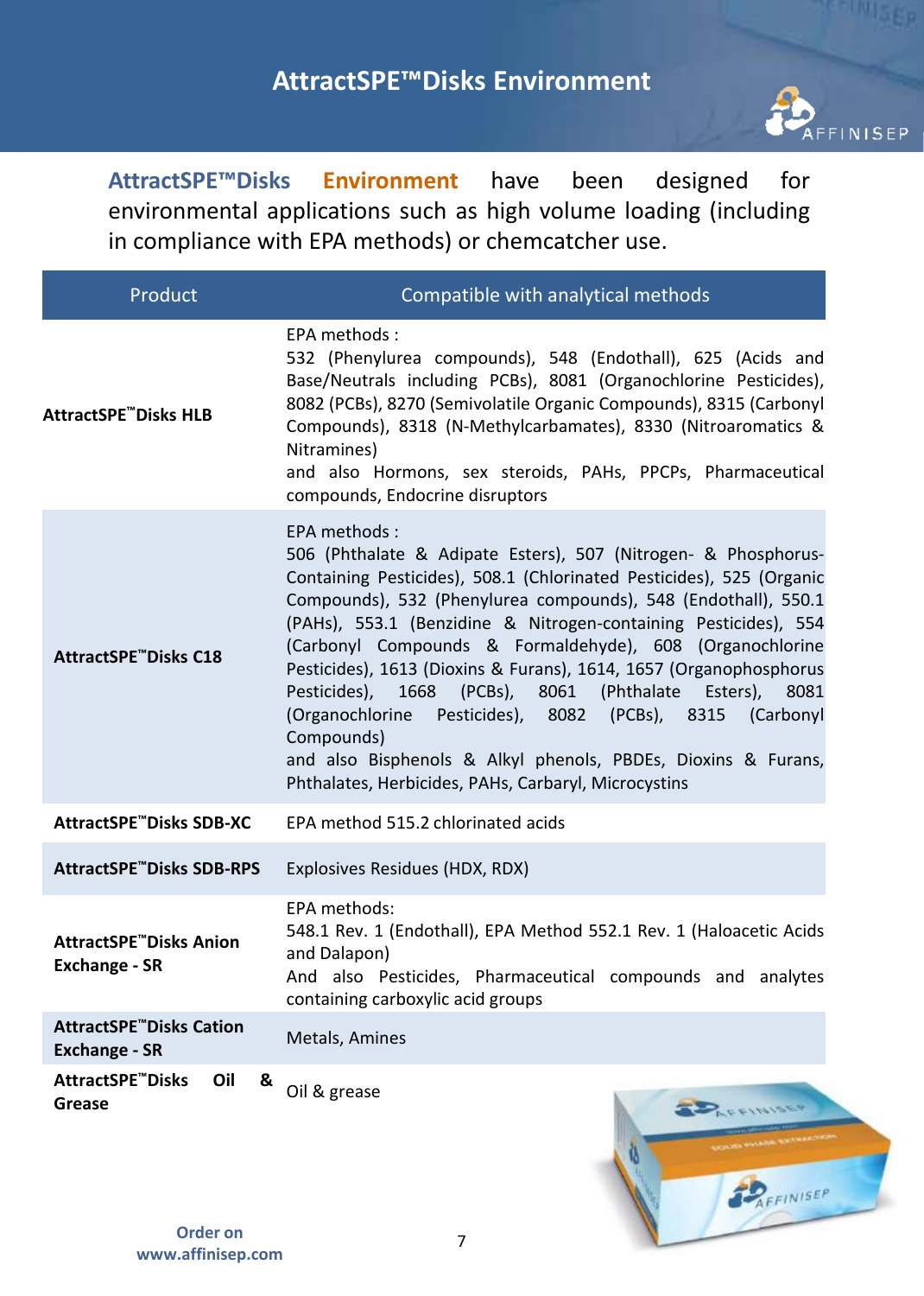

AttractSPE™Disks Environment are available with three diameters of membranes: 25mm, 47mm and 90mm.

| <b>Product name</b>                                                                                   | $40$ /pk                   | Ref - Diam 25mm - Ref - Diam 47mm -<br>$20$ /pk | Ref - Diam 90mm -<br>$10$ /pk |
|-------------------------------------------------------------------------------------------------------|----------------------------|-------------------------------------------------|-------------------------------|
| <b>AttractSPE™ Disks HLB</b>                                                                          | SPE-Disks-HLB-             | SPE-Disks-HLB-                                  | SPE-Disks-HLB-                |
|                                                                                                       | 25.T1.40                   | 47.T1.20                                        | 90.T1.10                      |
| AttractSPE <sup>™</sup> Disks C18                                                                     | SPE-Disks-C18-             | SPE-Disks-C18-                                  | SPE-Disks-C18-                |
|                                                                                                       | 25.T1.40                   | 47.T1.20                                        | 90.T1.10                      |
| AttractSPE <sup>™</sup> Disks C8                                                                      | SPE-Disks-C8-              | SPE-Disks-C8-                                   | SPE-Disks-C8-                 |
|                                                                                                       | 25.T1.40                   | 47.T1.20                                        | 90.T1.10                      |
| <b>AttractSPE™ Disks SDB-XC</b>                                                                       | SPE-Disks-DVB-             | SPE-Disks-DVB-                                  | SPE-Disks-DVB-                |
| with PS-DVB sorbent                                                                                   | 25.T1.40                   | 47.T1.20                                        | 90.T1.10                      |
| <b>AttractSPE™ Disks SDB-RPS</b><br>with modified PS-DVB<br>sorbent                                   | SPE-Disks-RPS-<br>25.T1.40 | SPE-Disks-RPS-<br>47.T1.20                      | SPE-Disks-RPS-<br>90.T1.10    |
| <b>AttractSPE™ Disks Anion</b><br>$\boldsymbol{\mathsf{exchange-SR}}$<br>with SAX sorbent             | SPE-Disks-AN-<br>25.T1.40  | SPE-Disks-AN-<br>47.T1.20                       | SPE-Disks-AN-<br>90.T1.10     |
| <b>AttractSPE<sup>™</sup> Disks Cation</b><br>$\boldsymbol{\mathsf{exchange-SR}}$<br>with SCX sorbent | SPE-Disks-CAT-<br>25.T1.40 | SPE-Disks-CAT-<br>47.T1.20                      | SPE-Disks-CAT-<br>90.T1.10    |
| <b>AttractSPE™ Disks Oil &amp;</b>                                                                    |                            | SPE-Disks-OIL-                                  | SPE-Disks-OIL-                |
| Grease                                                                                                |                            | 47.T1.20                                        | 90.T <sub>1.10</sub>          |



**Order on www.affinisep.com**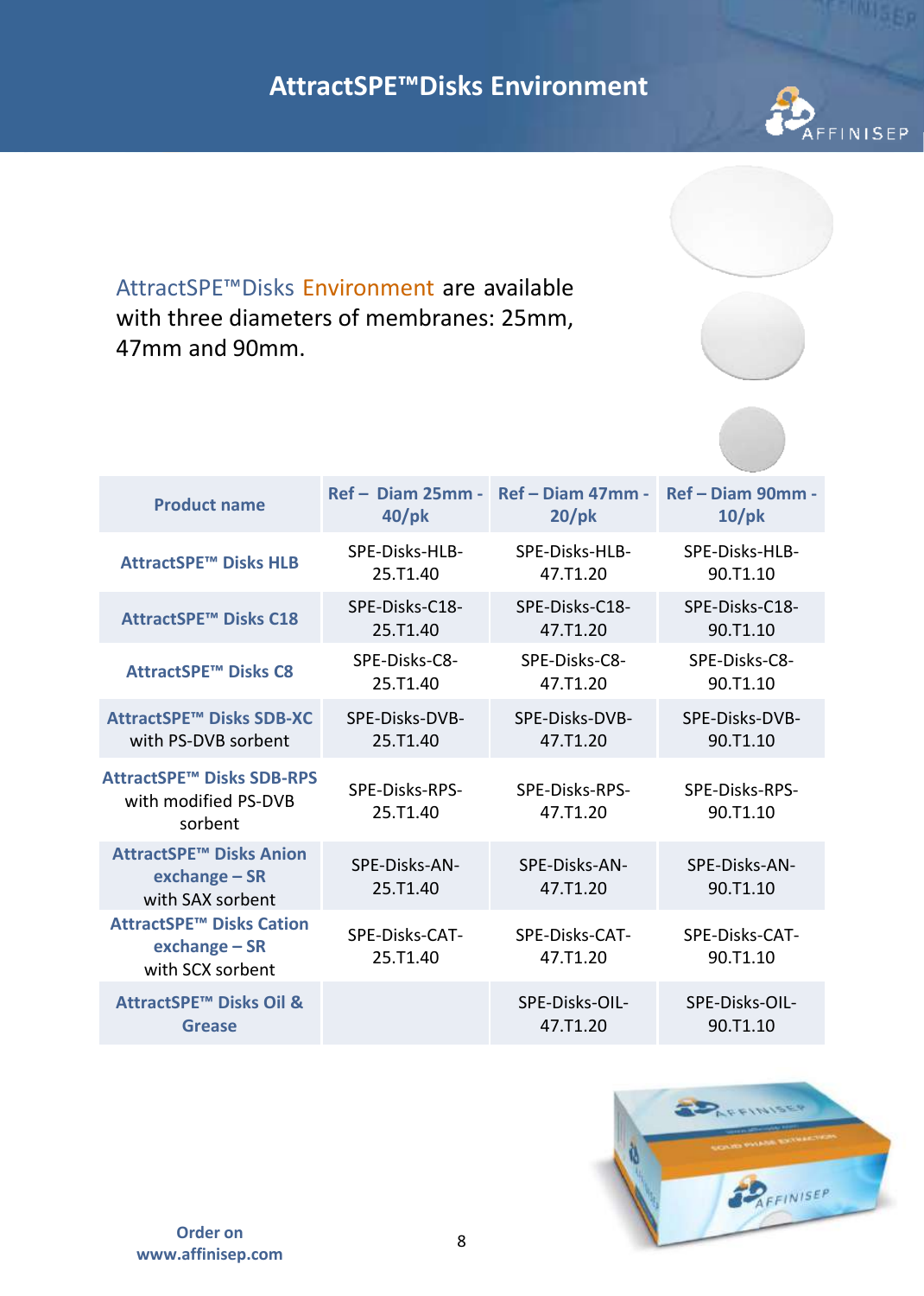

## AttractSPE™Disks BioMol applications

Designed for microexctraction used in Stagetips, 96 well columns and miniSPE.

| Product                                       | Use for                                                                             |
|-----------------------------------------------|-------------------------------------------------------------------------------------|
| AttractSPE™Disks Bio - HLB                    | Fractionation of peptides                                                           |
| AttractSPE <sup>™</sup> Disks Bio - C18       | Desalting of peptides; fractionation of peptides at<br>acidic and neutral pH        |
| <b>AttractSPE<sup>™</sup>Disks Bio - C8</b>   | Desalting of large peptides and proteins; usage as<br>frit to retain beads in a tip |
| AttractSPE <sup>™</sup> Disks Bio - C4        | Desalting of large peptides and proteins                                            |
| AttractSPE <sup>"</sup> Disks Bio - SDB - RPS | Desalting and fractionation of peptides                                             |
| AttractSPE™Disks Bio - SAX                    | Fractionation of peptides by salt or pH steps                                       |
| <b>AttractSPE™Disks Bio - SCX</b>             | Fractionation of peptides by salt or pH steps                                       |
| AttractSPE™Disks Bio - SDB                    | Fractionation of peptides at basic pH                                               |



**Order on www.affinisep.com**

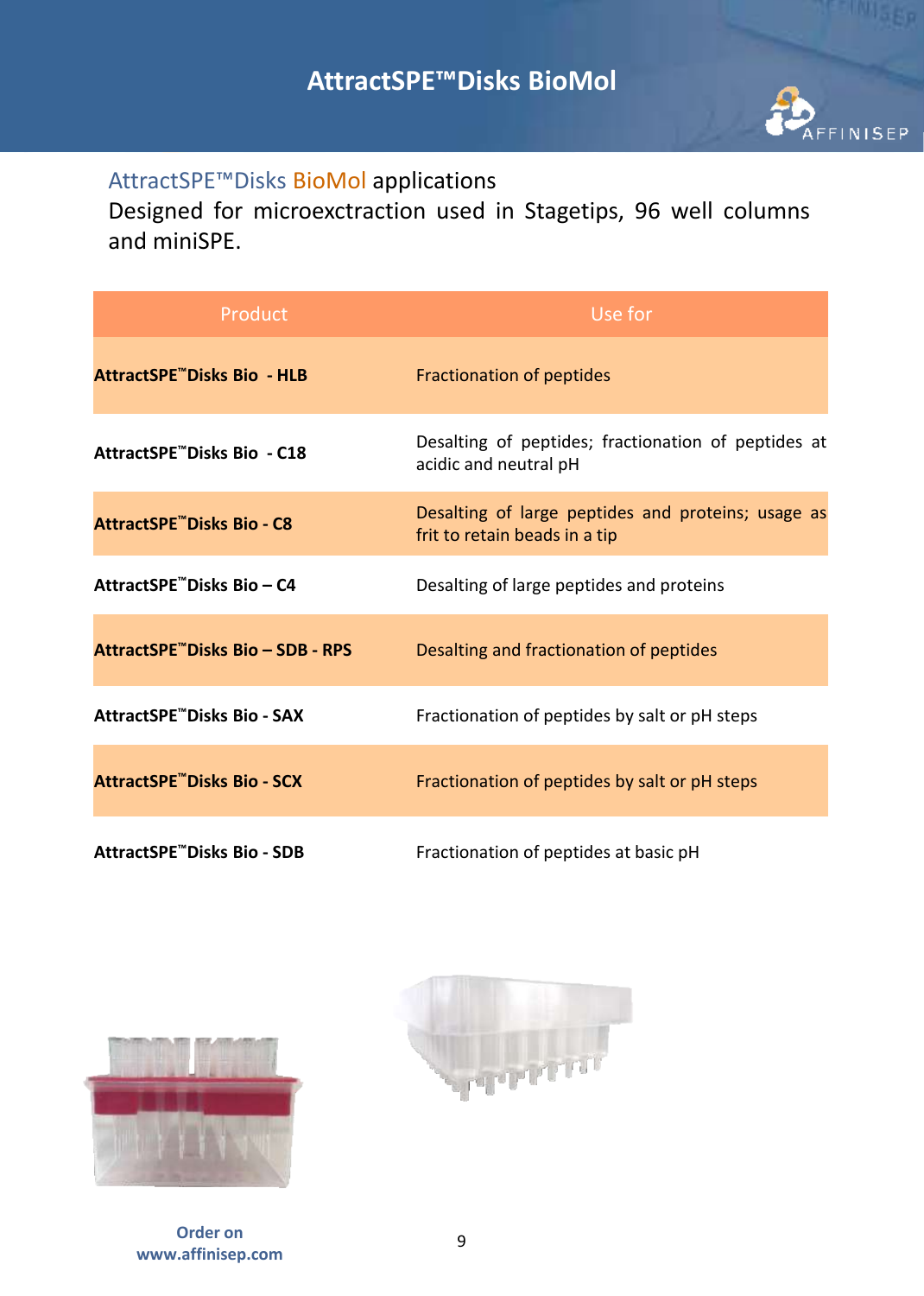### **AFFINIMIP® SPE Patulin kit AttractSPE™Disks BioMol**



AttractSPE™Disks BioMol are available with two diameters: 25 and 47mm.

**Product name Ref – Diam 25mm -40/pk Ref – Diam 47mm -20/pk AttractSPE™Disks Bio -** AttractsPE DISKS BIO - SPE-Disks-Bio-HLB-25.40 SPE-Disks-Bio-HLB-47.20 **AttractSPE™Disks Bio - C18** SPE-Disks-Bio-C18-100. 25.40 SPE-Disks-Bio-C18-100.47.20 **AttractSPE™Disks Bio - C8** SPE-Disks-Bio-C8-100. 25.40 SPE-Disks-Bio-C8-100.47.20 **AttractSPE™Disks Bio – C4** SPE-Disks-Bio-C4-300. 25.40 SPE-Disks-Bio-C4-300.47.20 **AttractSPE™Disks Bio – SDB - RPS** SPE-Disks-Bio-RPS-25.40 SPE-Disks-Bio-RPS-47.20 **AttractSPE™Disks Bio - SAX** SPE-Disks-Bio SPE-Disks-Bio-SAX-25.40<br>SAX **AttractSPE™Disks Bio - SCX** SPE-DISKS BIO SPE-Disks-Bio-SCX-25.40 SPE-Disks-Bio-SCX-47.20 **AttractSPE™Disks Bio - SDB** SPE-Disks-Bio-DVB-25.40 SPE-Disks-Bio-DVB-47.20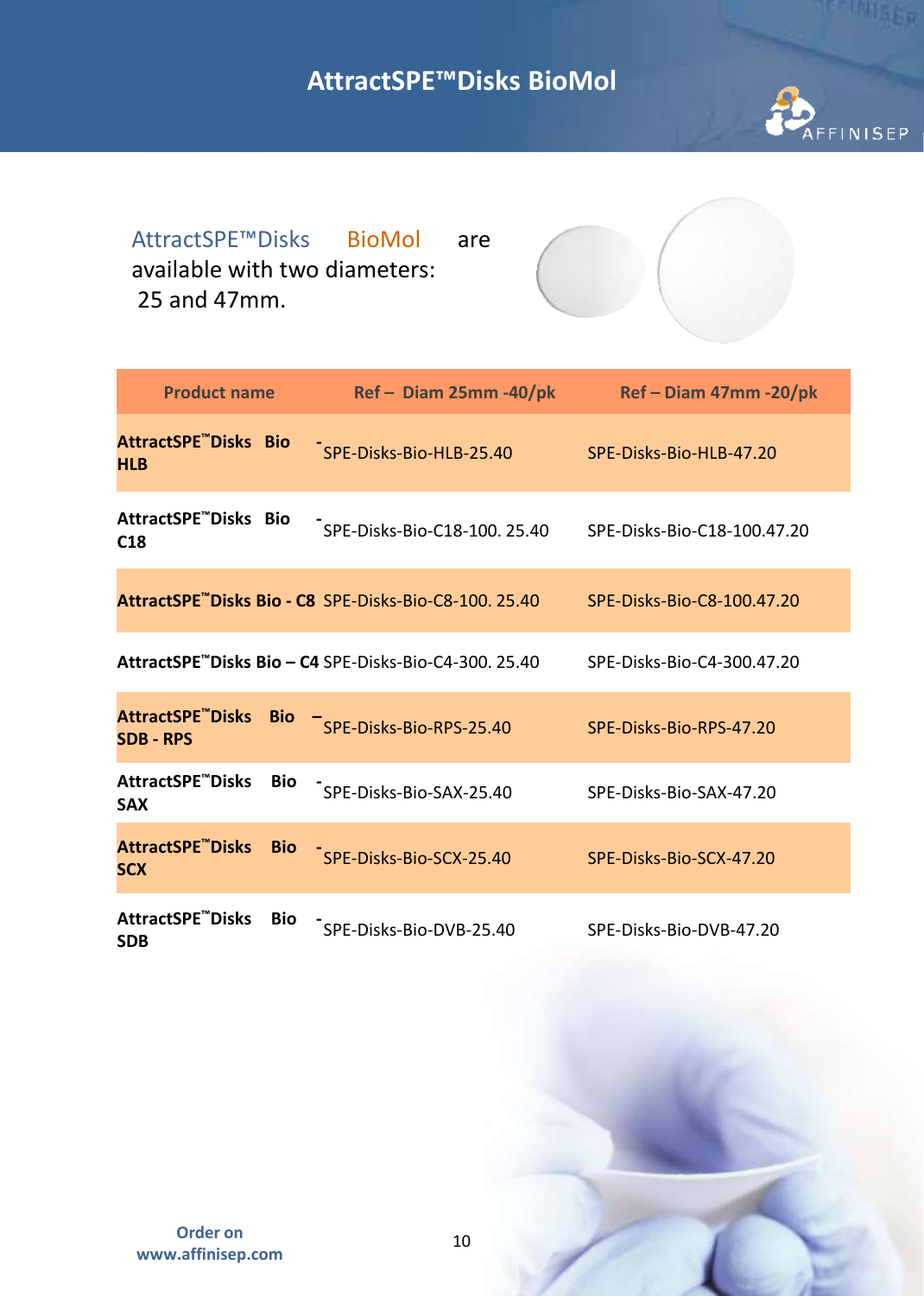

## **Custom-made Disks**

As manufacturer, **on demand,** we can design and supply under your specifications:

q **Multi mode disks** q **Various thicknesses** q **Different diameters**



**Visit our website for AttractSPE™StageTips BioMol**

•Spinnable and automatable StageTip (stop-and-go-extraction tips) in shotgun proteomics to clean/desalt peptide samples prior to LC-MS/MS analysis

•Load your sample on **AttractSPE™Tips** for desalting or purify peptides and proteines

•Several sorbents based Stage-tips and stacking

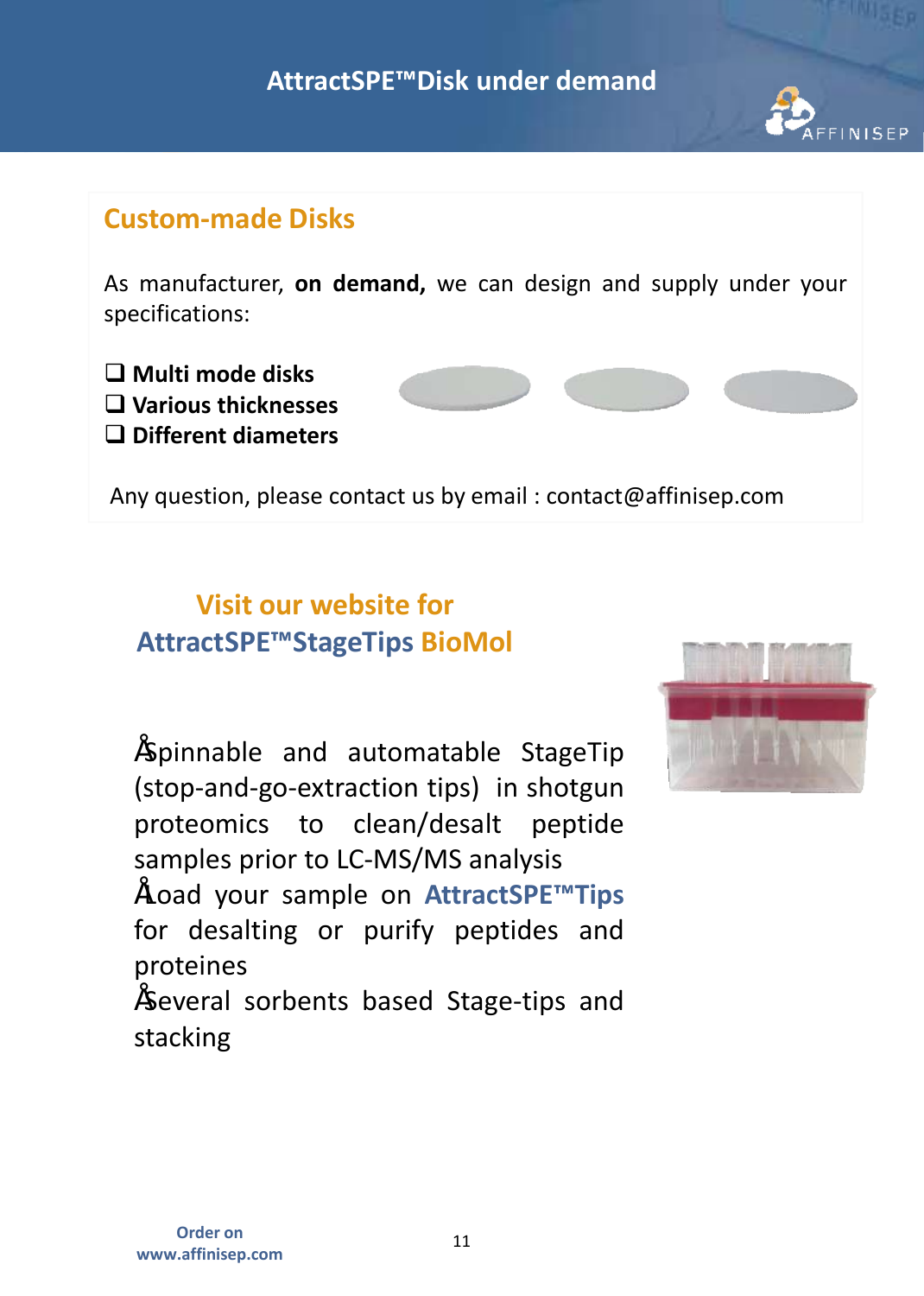## **TABLE OF CONTENTS Application notes**



**Determination of Pharmaceuticals in water with AttractSPETM Disks HLB PAHs with AttractSPE™ Disks HLB PAHs with AttractSPE™ Disks C18 – EPA method 550.1 : Comparison with 3M Empore SPE Disks C18 Multiresidues analysis with AttractSPE™ Disks HLB : Comparison with competitor SPE Disks HLB Acid Herbicides with AttractSPE™ Disks HLB Ionic herbicides with AttractSPE™ Disks Anion exchange SR Analysis of Seven tetracyclines in water using AttractSPETM Disks HLB**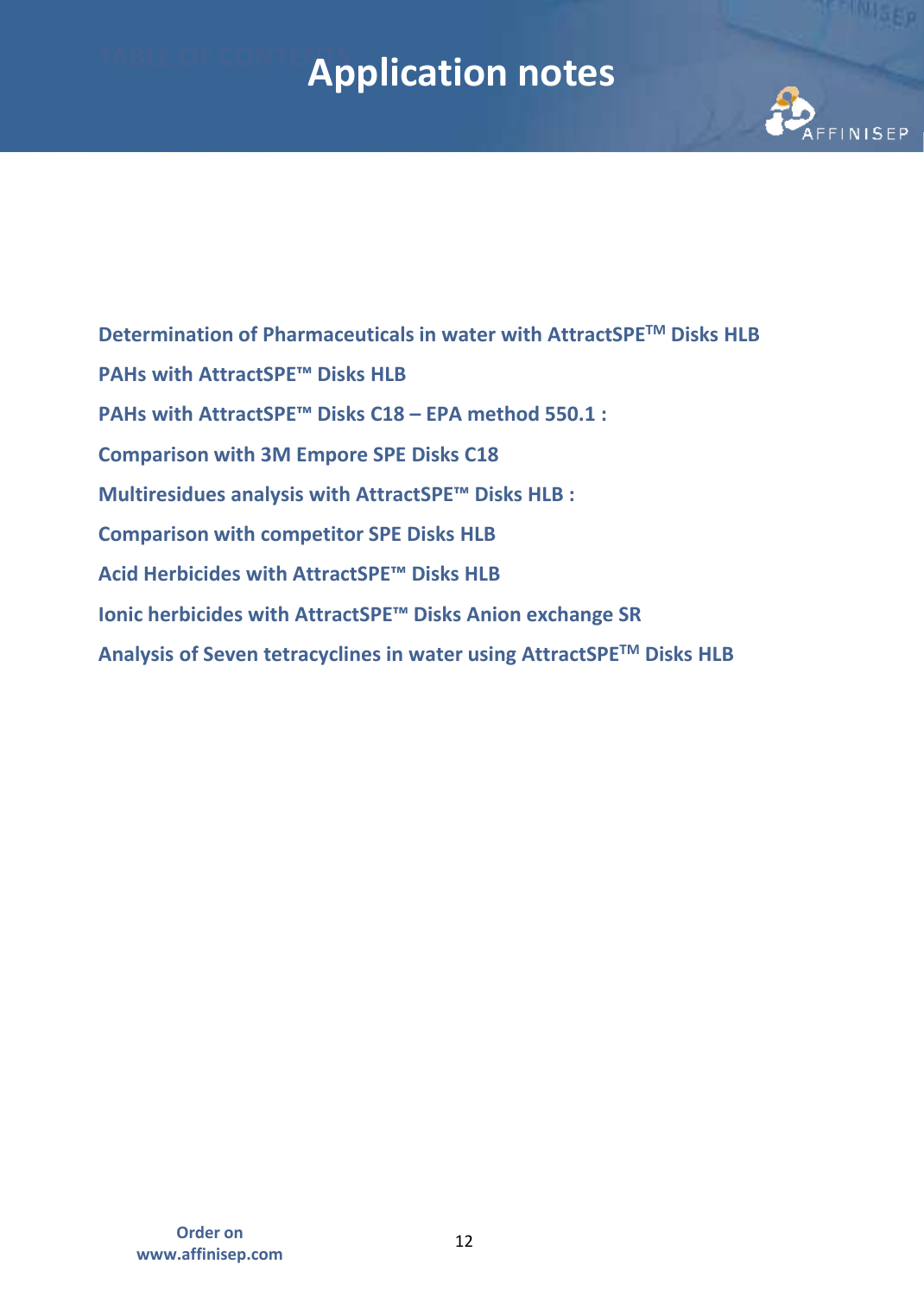

**AttractSPE™ Disks HLB** is successfully tested in similar conditions of EPA 1694 and showed recovery yields >80% for most the analytes.

)

|                         | <b>Spiked recovery</b><br><b>Blank</b> |     | <b>Concentration</b> |
|-------------------------|----------------------------------------|-----|----------------------|
| Analyte                 |                                        | %   | (ng/L)               |
| <b>Penicilin V</b>      | $\overline{0}$                         | 105 | 160                  |
| <b>Flucloxacillin</b>   | 0                                      | 105 | 80                   |
| <b>Sulfathiazole</b>    | $\overline{0}$                         | 92  | 16                   |
| <b>Sulfadimethoxine</b> | 0                                      | 84  | 16                   |
| <b>Sulfamethazine</b>   | $\overline{0}$                         | 88  | 80                   |
| <b>Sulfadiazine</b>     | 0                                      | 95  | 32                   |
| <b>Caffeine</b>         | $\overline{0}$                         | 106 | 80                   |
| Carbamazepine           | 0                                      | 98  | 16                   |
| 4-epitetracycline       | $\overline{0}$                         | 107 | 820                  |
| 4-epioxytetracycline    | 0                                      | 104 | 440                  |
| Oxytetracycline         | $\overline{0}$                         | 78  | 1160                 |
| <b>Tetracycline</b>     | 0                                      | 102 | 860                  |
| 4-epichlorotetracycline | $\overline{0}$                         | 113 | 720                  |
| Chlorotetracycline      | 0                                      | 87  | 800                  |
| <b>Doxycycline</b>      | $\overline{0}$                         | 49  | 800                  |

**INSTALLATION AND CONDITIONING** Put the SPE disk on the holder

**Loading solution**: One liter of reagent water put to pH 2-2,5 with HCl 37%. Add 80mg of sodium thiosulfate, and 500 mg of EDTA-Na<sub>4</sub>2H<sub>2</sub>O. Solution is then spiked with analytes of interest.

*Important: For each conditioning and elution step, apply a fast vacuum to soak the disk and wait 1 minute before starting elution.*

### **LOADING**

•1 L of loading solution in 15 minutes **WASHING**

•20 mL ultrapure water

*Apply vacuum for 30 s to dry the disk* **ELUTION**

•20 mL Methanol

•*(for tetracyclines only)*4\*20 mL Methanol

+3% Formic Acid

### **ANALYSIS**

•Evaporation under  $N_2$  and dissolved in mobile phase.

•Tetracyclines: Elutions mixed and diluted by 4 with water 5mM Oxalic Acid, prior to analysis. (Can also be evaporated

**Catalog number:**

AttractSPE™ Disks HLB - 47mm diameter, 20/pk : SPE-Disks-HLB-47.T1.20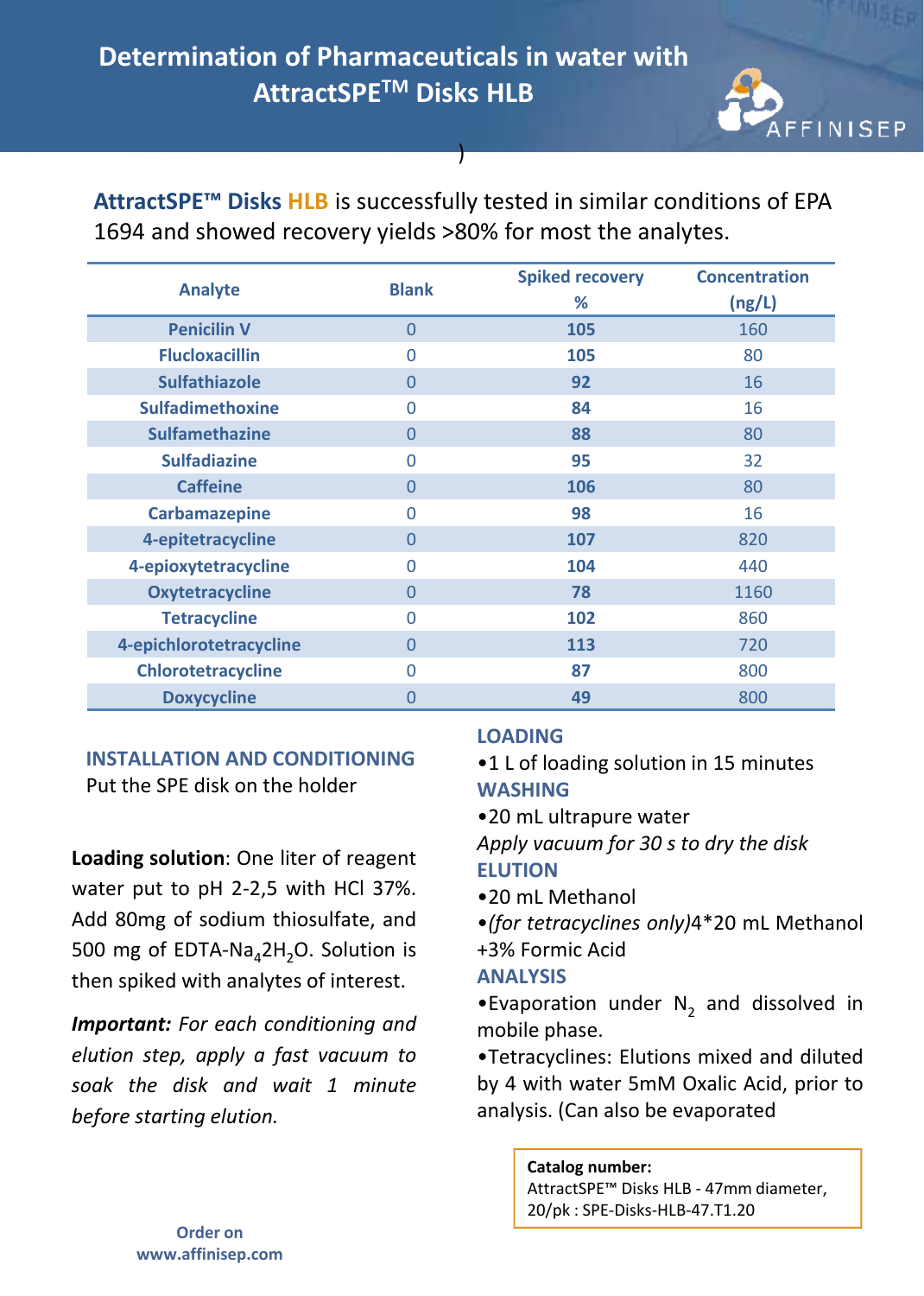## **PAHs with AttractSPETM Disks HLB**



#### **PROTOCOL OF PURIFICATION**

#### **Sample preparation**

Benzo[a]pyrene, 1L of water was put to pH<2 with HCl 37% (optional) and spiked at 20ng/L with each analyte (Benzo[a]anthracene, Chrysene, benzo[b]fluorantheme, benzo[k]fluorantheme, Dibenz[a,h]anthracene, Benzo[g,h,i]perylene).

#### **Purification with a AttractSPE™Disks HLB**

#### **Equilibration**

- •Put the SPE disk on the holder
- •10 mL Acetone
- •10 mL Isopropanol
- •10 mL Methanol
- •50 mL of ultrapure water

#### **Loading**

•1 L of loading solution

#### **Elution (E)**

- •10 mL Methanol
- •4x10 mL Ethyl Acetate

Evaporate the elution solution and reconstitute with 5mL Acetonitrile prior to analysis



Fluorescence chromatograms ( $\lambda_{\text{exc}/\text{em}}$  252nm / 400nm) for 7 PAHs (1 - BaA, 2 – CHR, 3- BbFA, 4 – BkFA, 5- BaP, 6- DbahA, 7 - BghiP) The black profile uses the **AttractSPE™ Disks HLB** to concentrate the 20ng/L PAHs contained

in 1L of water while the red one is the solution with PAHs standards.

#### *Conditions of analysis:*

LC-Fluorescence. Column: Zorbax eclipse PAH 4,6\*50mm (1,8µm), at 30°C. Injection volume: 50 μL. Isocratic: Water / Acetonitrile 15 / 85. Flow rate: 0.5 mL/min, run of 25min.

Fluorescence detection: λexc/em 252nm / 400nm

Recovery yields obtained for the loading of 1L of water spiked with 7 PAHs at 20 ng/L each and concentrated using **AttractSPE™ Disks HLB** 

|                             | <b>AttractSPE™ Disks HLB</b> |        |  |
|-----------------------------|------------------------------|--------|--|
|                             | <b>Blank</b>                 | Spiked |  |
| Benzo[a]anthracene BaA      | O                            | 90%    |  |
| <b>Chrysene CHR</b>         | 0                            | 90%    |  |
| benzo[b]fluorantheme BbFA   | O                            | 90%    |  |
| benzo[k]fluorantheme BjFA   | 0                            | 96%    |  |
| Benzo[a]pyrene BaP          | O                            | 91%    |  |
| Dibenz[a,h]anthracene DBahA | 0                            | 92%    |  |
| Benzo[g,h,i]perylene BghiP  | O                            | 99%    |  |

**Catalog number:** AttractSPE™ Disks HLB - 47mm diameter, 20/pk : SPE-Disks-HLB-47.T1.20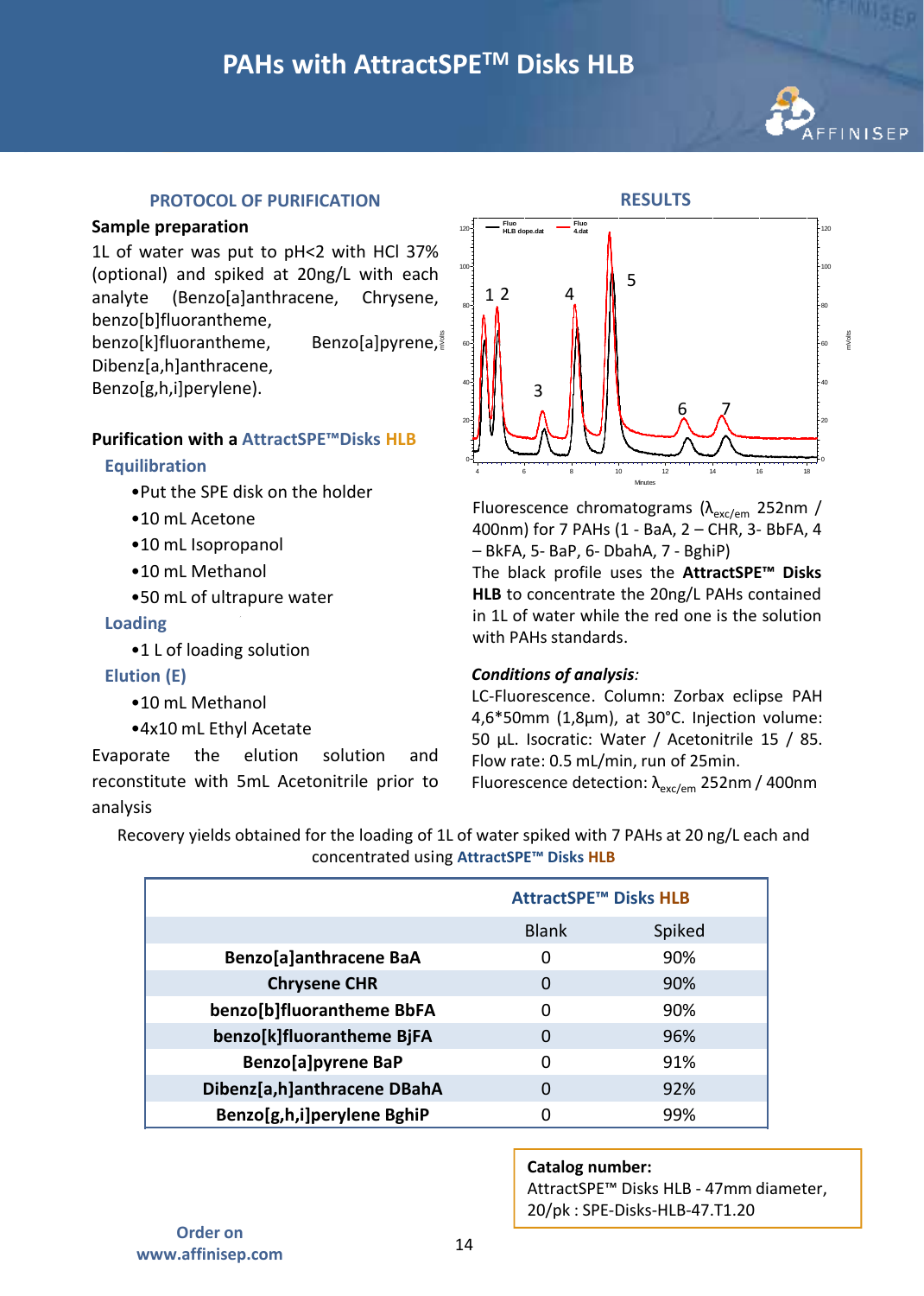FINISER

#### **PROTOCOL OF PURIFICATION**

#### **Sample preparation**

1L of water was put to pH<2 with HCl 37% (optional) and spiked at 20ng/L with each analyte (Benzo[a]anthracene, Chrysene, benzo[b]fluorantheme, benzo[k]fluorantheme, Benzo[a]pyrene, Dibenz[a,h]anthracene, Benzo[g,h,i]perylene).

#### **Purification with a AttractSPE™Disks C18**

#### **Equilibration**

- •Put the SPE disk on the holder
- •10 mL Ethyl Acetate
- •10 mL Methanol
- •50 mL of ultrapure water

#### **Loading**

- •1 L of loading solution
- **Elution (E)**
	- •10 mL Methanol
	- •4x10 mL Ethyl Acetate

Evaporate the elution solution and reconstitute with 5mL Acetonitrile prior to analysis



Minutes *Fluorescence chromatograms (λexc/em 252nm / 400nm) for 7 PAHs (1 - BaA, 2 – CHR, 3- BbFA, 4 – BkFA, 5- BaP, 6- DbahA, 7 - BghiP)*

*The black profile uses the AttractSPE™ Disks C18 to concentrate the 20ng/L PAHs contained in 1L of water while the red one is the solution with PAHs standards.*

#### *Conditions of analysis:*

LC-Fluorescence. Column: Zorbax eclipse PAH 4,6\*50mm (1,8µm), at 30°C. Injection volume: 50 μL. Isocratic: Water / Acetonitrile 15 / 85. Flow rate: 0.5 mL/min, run of 25min. Fluorescence detection:  $λ_{exc/cm}$  252nm / 400nm

Recovery yields obtained for the loading of 1L of water spiked with 7 PAHs at 20 ng/L each and using either **AttractSPE™ Disks C18** or 3M Empore SPE disks C18

|                             | AttractSPE <sup>™</sup> Disks C18 |        | 3M Empore SPE disks C18 |        |
|-----------------------------|-----------------------------------|--------|-------------------------|--------|
|                             | <b>Blank</b>                      | Spiked | <b>Blank</b>            | Spiked |
| Benzo[a]anthracene BaA      | 0                                 | 96%    | 0                       | 96%    |
| <b>Chrysene CHR</b>         | 0                                 | 98%    | 0                       | 96%    |
| benzo[b]fluorantheme BbFA   | <sup>0</sup>                      | 94%    | O                       | 93%    |
| benzo[k]fluorantheme BjFA   | $\Omega$                          | 98%    | 0                       | 100%   |
| Benzo[a]pyrene BaP          | $\Omega$                          | 91%    | 0                       | 94%    |
| Dibenz[a,h]anthracene DBahA | $\Omega$                          | 88%    | 0                       | 96%    |
| Benzo[g,h,i]perylene BghiP  | 0                                 | 97%    | 0                       | 97%    |

These experiments show that AttractSPE™ Disks C18 behave similarly to 3M Empore SPE Disks C18

#### **Catalog number:**

**AttractSPE™ Disks C18** - 47mm diameter, 20/pk : **SPE-Disks-C18-47.T1.20**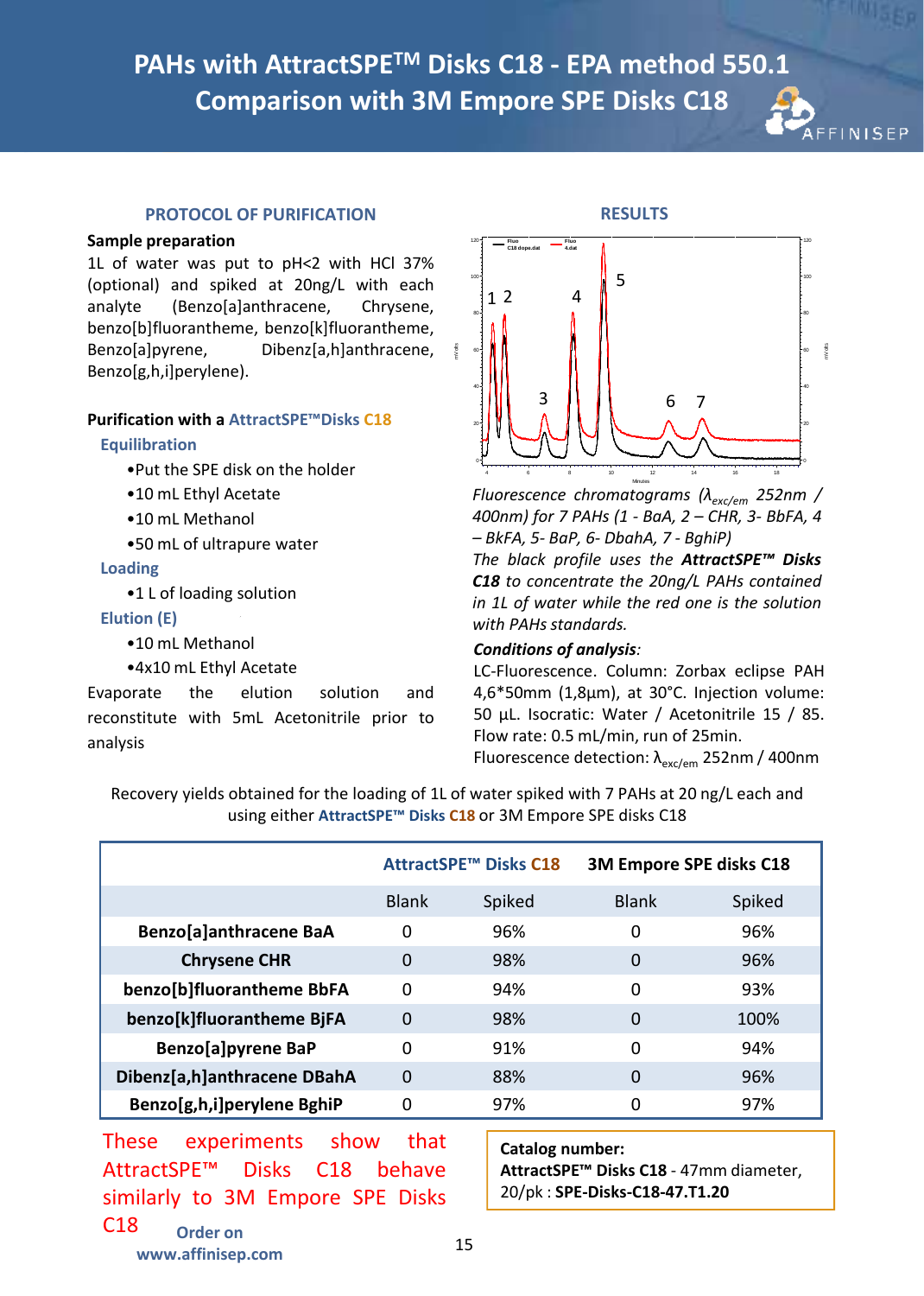## **Multiresidues analysis with AttractSPETM Disks HLB comparison with competitor SPE Disks HLB**



#### **PROTOCOL OF PURIFICATION**

#### **Sample preparation**

2L of water were spiked at 200ng/L with each molecule (Caffeine, Diclofenac and Metolachlor ESA).

#### **Purification with a AttractSPE™Disks HLB using SPE-DEX 4790 Automated Extractor System \*\***

#### **Equilibration**

- •Put the SPE disk on the holder
- •50 mL Methanol
- •50 mL of ultrapure water

#### **Loading**

•2 L of loading solution

#### **Elution (E)**

•50 mL Methanol

Dilute by 10 with ultrapure water prior to analysis

#### **RESULTS**

#### **Conditions of analysis for Caffeine and Diclofenac:**

LC-MS/MS HPLC U3000 - QTRAP 4000. Column: Hypersil Gold 150x2.1cm 3μm, precolumn (hypersil gold 1cm) at 30°C. Injection volume: 20 μL. Gradient: Water with 0.1% Formic acid and Acetonitrile with 0.1% Formic acid. Flow rate: 0.3 mL/min.

#### **Conditions of analysis for Metolachlor ESA:**

LC-MS/MS HPLC U3000 - QTRAP 4000. Column: Hypersil Gold 150x2.1cm 3μm, precolumn (hypersil gold 1cm) at 30°C. Injection volume: 20 μL. Gradient: Water with 0.01% Formic acid and Acetonitrile. Flow rate: 0.3 mL/min.

Recovery yields obtained for the loading of 2L of water spiked with several analytes at 200 ng/L each and using either **AttractSPE™ Disks HLB** or competitor SPE disks HLB

|                        |              | <b>AttractSPE™ Disks HLB</b> |              | <b>Competitor SPE disks HLB</b> |
|------------------------|--------------|------------------------------|--------------|---------------------------------|
|                        | <b>Blank</b> | Spiked                       | <b>Blank</b> | Spiked                          |
| Caffeine               | 0            | 98%                          |              | 54%                             |
| <b>Diclofenac</b>      |              | 102%                         |              | 33%                             |
| <b>Metolachlor ESA</b> |              | 88%                          |              | 13%                             |

**Catalog number: AttractSPE™ Disks HLB** - 47mm diameter, 20/pk : **SPE-Disks-HLB-47.T1.20**

\*\* The testings were carried out with SPE-DEX 4790 Automated Extractor System by Toxem (Le Havre, France)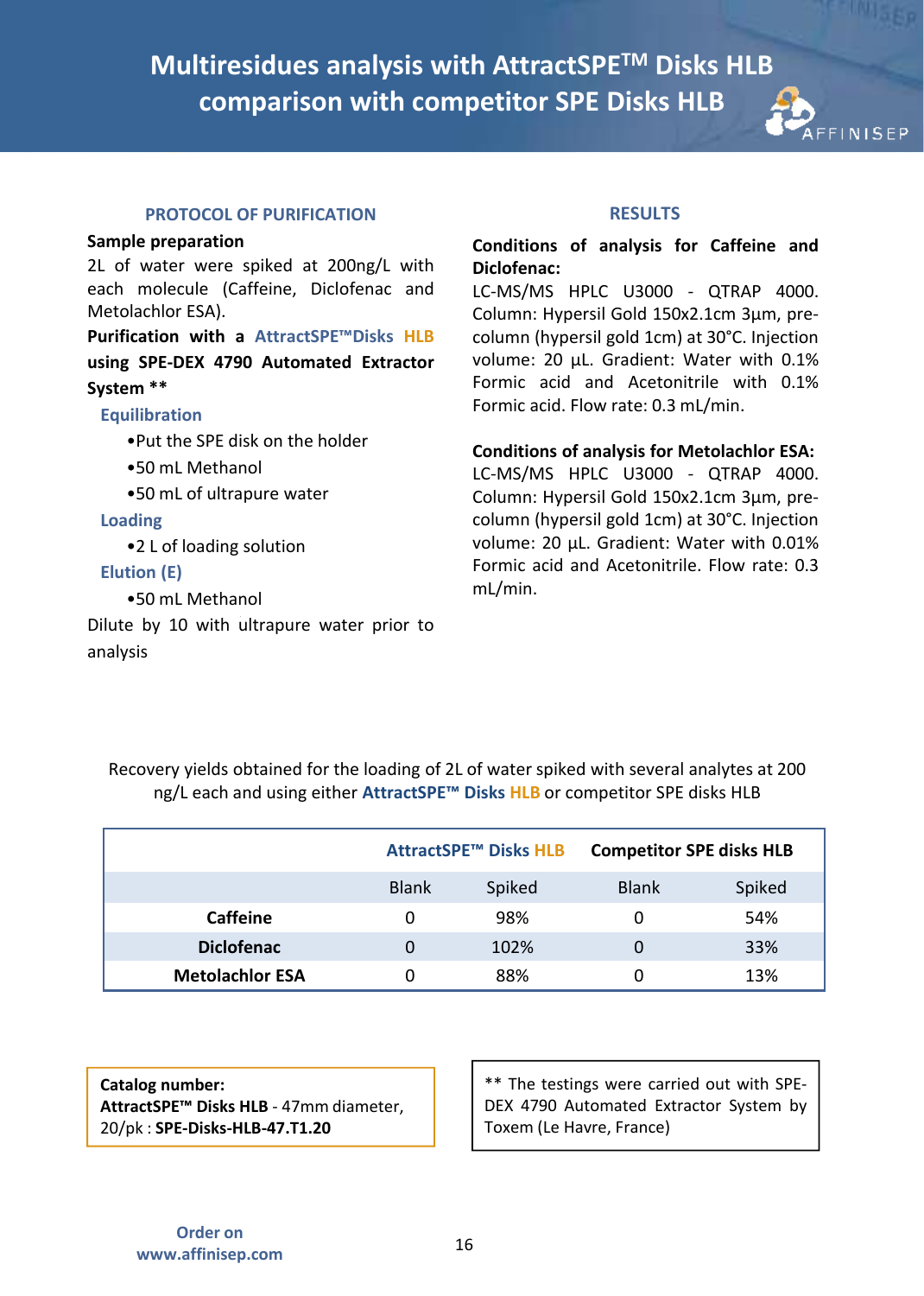## **Acid herbicides with AttractSPETM Disks Anion exchange SR**



#### **PROTOCOL OF PURIFICATION**

#### **Sample preparation**

One liter of water was spiked at 1 µg/L of aminopyralid, clopyralid and picloram.

#### **Purification with a AttractSPE™Disks Anion**

#### **exchange SR**

#### **Equilibration**

- •Put the SPE disk on the holder
- •50 mL of methanol
- •50mL of ultrapure water

#### **Loading**

•1 L of loading solution

#### **Washing (E)**

•50 mL Ultrapure water

#### **Elution (E)**

•50 mL Methanol with 3% formic acid Dilute by 10 with mobile phase prior to analysis

#### *Conditions of analysis:*

LC-MS/MS HPLC U3000 - QTRAP 4000. Column: Hypersil Gold 150x2.1cm 3µm, pre-column (hypersil gold 1cm) at 30°C. Injection volume: 20 µL. Gradient: Water with 0.1% Formic acid and Acetonitrile with 0.1% Formic acid. Flow rate: 0.3 mL/min.

**Catalog number: AttractSPE™ Disks Anion Exchange SR** - 47mm diameter, 20/pk : **SPE-Disks-SAX-47.T1.20**

#### **RESULTS**

Recovery yields obtained for the loading of 1L of water spiked with 1µg/L each using **AttractSPE™ Disks Anion exchange SR** to concentrate

|                  | <b>Recovery yield %</b> |                |          |  |
|------------------|-------------------------|----------------|----------|--|
|                  | <b>Amino</b><br>pyralid | Clo<br>pyralid | Picloram |  |
| <b>Ultrapure</b> | 102                     | 102            | 108      |  |
| water            |                         |                |          |  |
| Tap              | 80                      | 90             | 87       |  |
| water            |                         |                |          |  |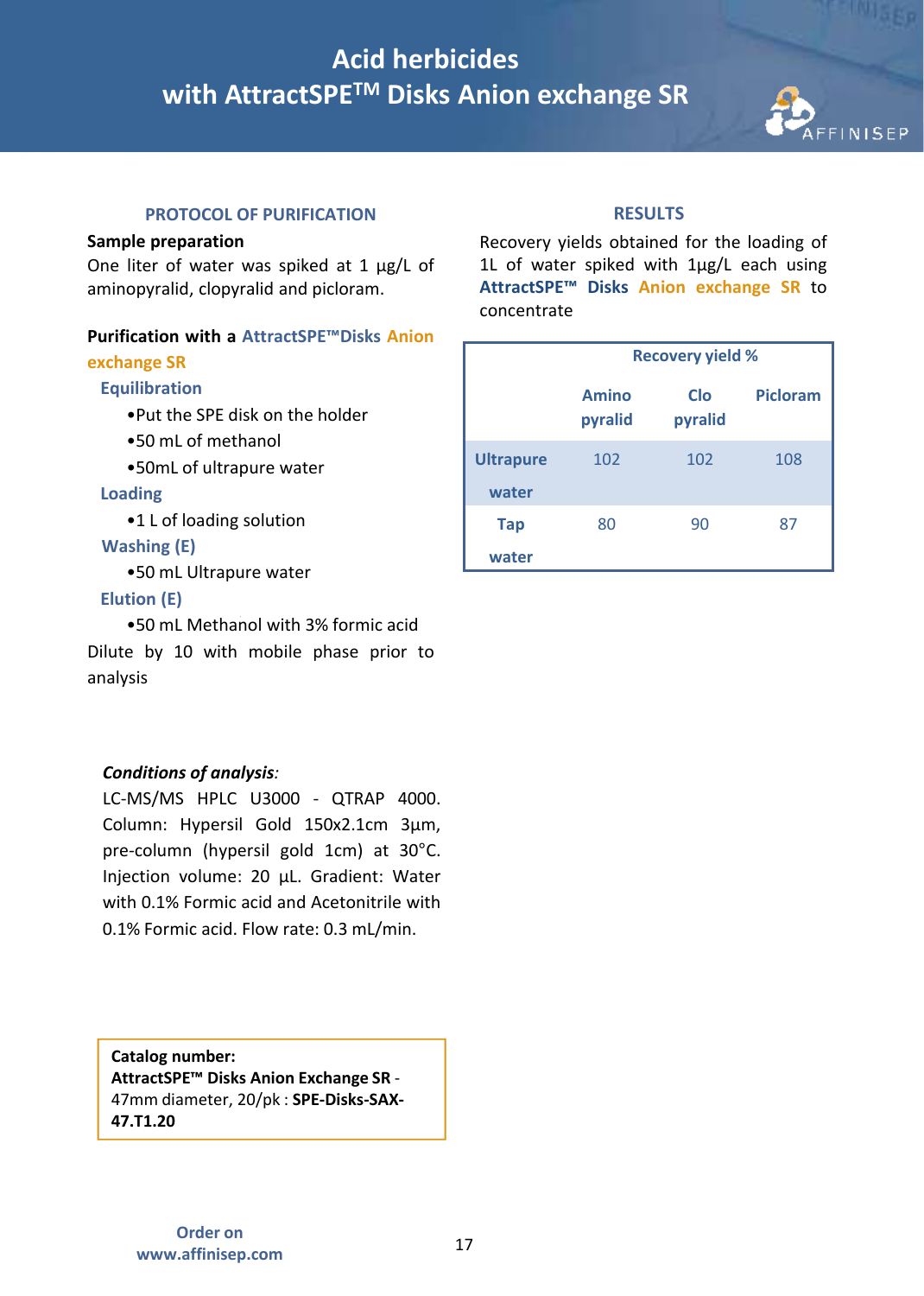## **Ionic Herbicides with AttractSPETM Disks HLB**



#### **PROTOCOL OF PURIFICATION**

#### **Sample preparation**

One liter of water was spiked at 1 µg/L of metolachlor OA and metolachlor ESA.

#### **Purification with a AttractSPE™ Disks HLB**

#### **Equilibration**

- •Put the SPE disk on the holder
- •50 mL of methanol
- •50mL of ultrapure water

#### **Loading**

•1 L of loading solution

#### **Washing (E)**

•50 mL Ultrapure water

#### **Elution (E)**

•50 mL Methanol with 3% formic acid Dilute by 10 with mobile phase prior to analysis

#### *Conditions of analysis:*

LC-MS/MS HPLC U3000 - QTRAP 4000. Column: Hypersil Gold 150x2.1cm 3µm, pre-column (hypersil gold 1cm) at 30°C. Injection volume: 20 µL. Gradient: Water with 0.1% Formic acid and Acetonitrile with 0.1% Formic acid. Flow rate: 0.3 mL/min.

**Catalog number: AttractSPE™ Disks HLB** - 47mm diameter, 20/pk : **SPE-Disks-HLB-47.T1.20**

#### **RESULTS**

Recovery yields obtained for the loading of 1L of water spiked with 1µg/L each using **AttractSPE™ Disks HLB** to concentrate

|                           | <b>Recovery yield %</b>  |                                  |  |
|---------------------------|--------------------------|----------------------------------|--|
|                           | Metolachlor<br><b>OA</b> | <b>Metolachlor</b><br><b>ESA</b> |  |
| <b>Ultrapure</b><br>water | 100                      | 102                              |  |
| <b>Tap water</b>          | 98                       | 90                               |  |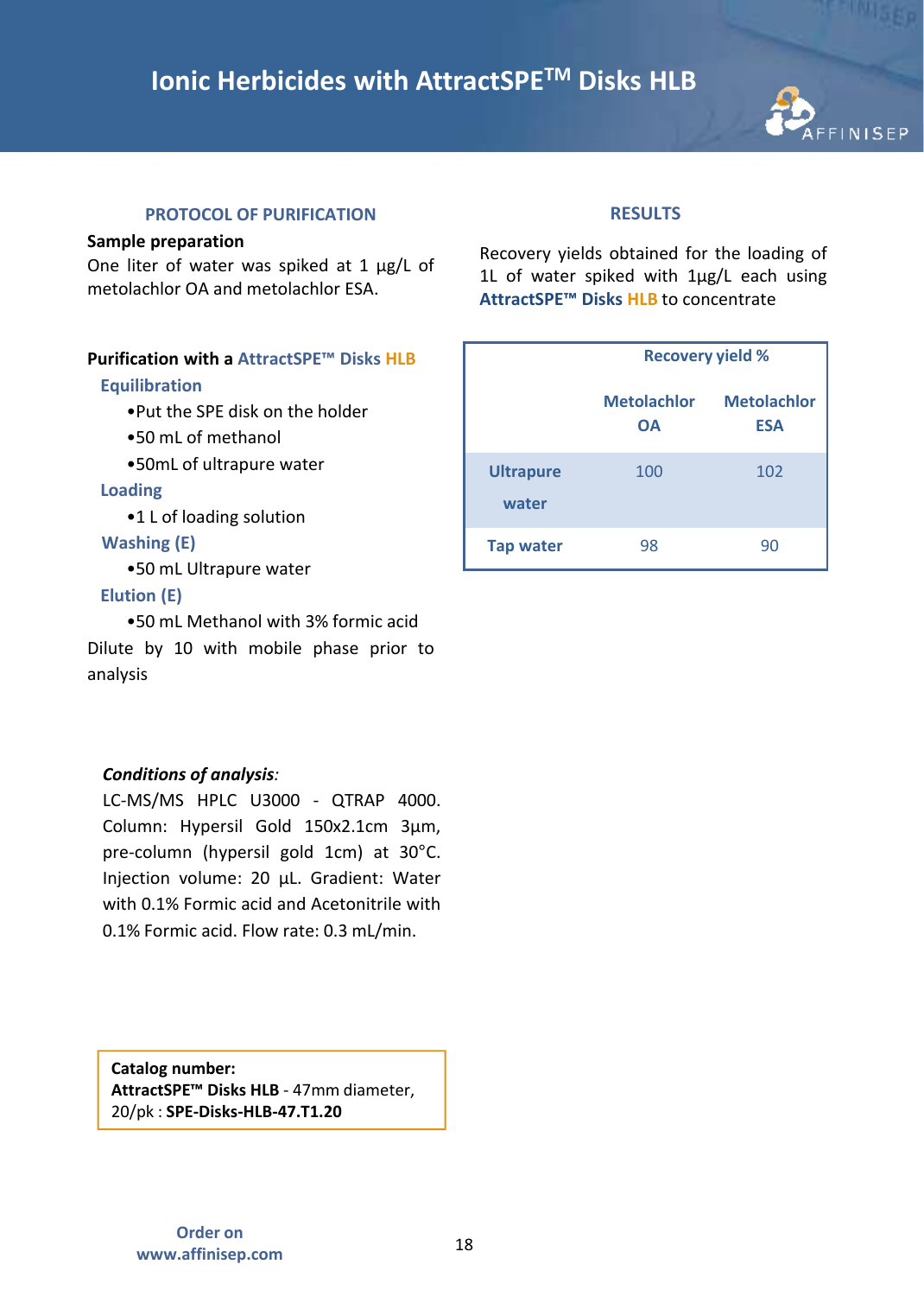

**AttractSPE™ Disks HLB** was successfully tested for the seven tetracyclines above and showed high recovery yields.



|                         | <b>Blank</b> | <b>Spiked recovery</b> | Concentration |
|-------------------------|--------------|------------------------|---------------|
| Analyte                 |              | %                      | (ng/L)        |
| 4-epitetracycline       | <b>ND</b>    | 70                     | 68,6          |
| 4-epioxytetracycline    | <b>ND</b>    | 97                     | 36,6          |
| <b>Oxytetracycline</b>  | <b>ND</b>    | 87                     | 96,6          |
| <b>Tetracycline</b>     | <b>ND</b>    | 75                     | 71,3          |
| 4-epichlorotetracycline | <b>ND</b>    | 105                    | 59,9          |
| Chlorotetracycline      | <b>ND</b>    | 75                     | 66,6          |
| <b>Doxycycline</b>      | <b>ND</b>    | 93                     | 66,6          |

**Loading solution**: To one liter of water, 22,195g of Disodium Hydrogen Phosphate heptahydrate, 11,257g of Citric Acid, and 500mg of ETDA-Na<sub>4</sub>.2H<sub>2</sub>O are added. The solution is mixed until total dissolution (pH measured =  $4,2$ ) and spiked with tetracyclines.

*Important: For each conditioning and elution step, apply a fast vacuum to soak the disk and wait 1 minute before starting elution.*

**Condition of analysis:** LC/MS-MS ESI+, Please find c*omplete method available at our website*

### **CONDITIONING Step**

Put the SPE disk on the holder

- •20 mL Acetone
- •50 mL Methanol
- •20 mL of ultrapure water **LOADING**

•1 L of loading solution in 15 minutes

#### **WASHING**

•20 mL ultrapure water

*Apply vacuum for 30 s to dry the disk* **ELUTION**

•20 mL Methanol

•20 mL Methanol +3% Formic Acid

### **ANALYSIS**

•Evaporation under  $N_2$  and dissolved with water 5mM Oxalic Acid, prior to analysis. *Table: Recovery yields obtained for the loading of 1L of spiked solution.*

**Catalog number:**

AttractSPE™ Disks HLB - 47mm diameter, 20/pk : SPE-Disks-HLB-47.T1.20